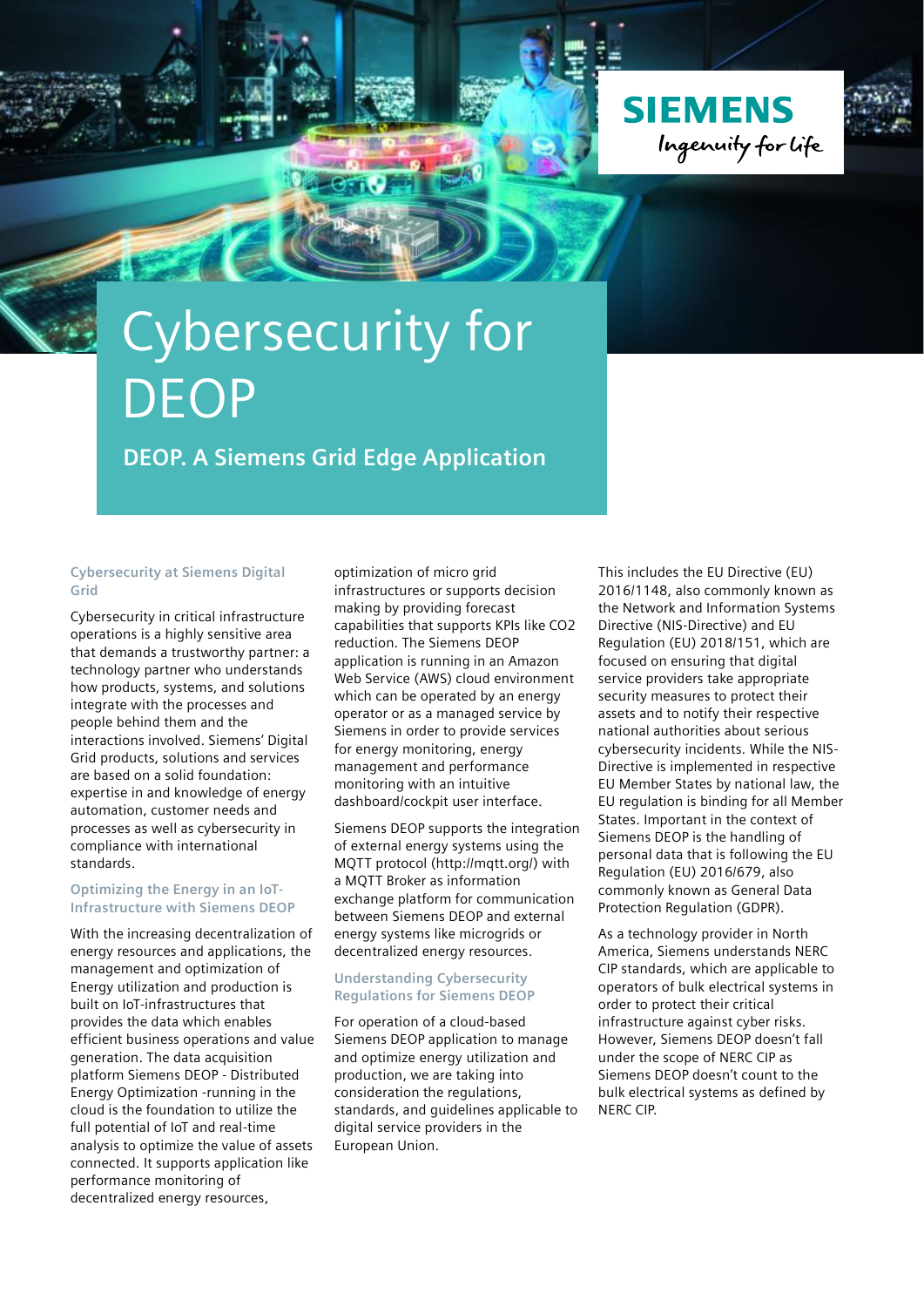## Protect what you value – Siemens is taking cybersecurity seriously

Nevertheless, Siemens is working according to international standards which also cover the requirements of NERC CIP-005 for Electronic Security Perimeter protection. This includes, too, requirements of ISO/IEC 27001, NISTIR 7628 Guidelines for Smart Grid Cybersecurity in order to provide a comprehensive coverage of cybersecurity controls relevant to cloud-based applications and managed service in the cloud.

Siemens, in its role as a technology partner, solutions and service provider is committed to address cybersecurity risks based on international security standards and best practices, and to help customers fulfil their regulatory requirements. Notwithstanding the above, Siemens points out that the Customer stays solely responsible for the conception, implementation, and maintenance of a holistic, state-of-theart security concept to protect its enterprise, plants, systems, machines and network.

#### **Security by Design in Siemens DEOP**

Security by design is an essential part of the product lifecycle management process for the Siemens DEOP platform. Security and functional product features are developed are following the principles of a secure system architecture. Siemens DEOP development follows OWASP general coding practices. A fundamental building block for the secure system architecture is the quality and security automation pipeline, including dependency checks, container scanning, license scanning, and command injection and DAST analysis for cross-site scripting. Many other supported security controls like a secure zoning concept, access control, account management, hardening and security logging following security by design principles. The principles apply to all solution components like network-devices, software applications, services, and processes. A defense in depths approach is used for the security controls that complement each other like a dedicated firewall or hardening measures.

All access to the Siemens DEOP platform undergoes a state-of-the-art, strong authentication mechanism, including certificate- and token-based authentication. The user's authorization is periodically revalidated to verify that privileges have not been altered. User permissions on the system are centrally granted and access is monitored by a dedicated logging system. A customizable password policy can be enforced centrally. All access controls are logged in detail while sensitive information is protected to meet privacy and confidentiality requirements.

Engines are managed by an engine manager (EM) component within the Siemens DEOP platform. The EM acts as abstraction layer between each engine and Siemens DEOP itself. For performance and security reasons, EM is running each engine within its own separate process. Within such processes, the EM allows engines to interact with the Siemens DEOP platform through a simplified API that does not require engine implementors to possess a-priori knowledge of the architecture, technological stack and data models of the Siemens DEOP platform.

In terms of cyber incident handling and vulnerability handling (IH/VH), the Siemens ProductCERT is an industry benchmark, which ensures a transparent and responsible process of keeping customers informed. This is valid, too, for potential security incidents affecting Siemens DEOP or its cloud infrastructure. A three-stage service support model is available and a training for CPO/EMP operators as well.

#### **Siemens DEOP in the cloud**

Customers can obtain Siemens DEOP platform as a managed service. The applications will then be operated by qualified and experienced Siemens employees. They further help customers to minimize risks and take accountability for IT security. The Siemens DEOP platform design ensures that each client environment is

isolated from any other clients' data or system functions. The modular and scalable managed security services adapt to changing customer protection needs.

The service can be implemented quickly and easily by specially trained Siemens employees for use almost anywhere in the world. They constantly develop and implement a professional IT security concept that supports comprehensive protection at minimal costs without having to worry about purchasing, resources and competences, configuration, operations, and expansion.

#### **Siemens DEOP as managed Service**

Customers can obtain Siemens DEOP platform as a managed service. The applications will then be operated by qualified and experienced Siemens employees. They further help customers to minimize risks and take accountability for IT security. The Siemens DEOP platform design ensures that each client environment is isolated from any other clients' data or system functions. The modular and scalable managed security services adapt to changing customer protection needs.

The service can be implemented quickly and easily by specially trained Siemens employees for use almost anywhere in the world. They constantly develop and implement a professional IT security concept that supports comprehensive protection at minimal costs without having to worry about purchasing, resources and competences, configuration, operations and expansion.